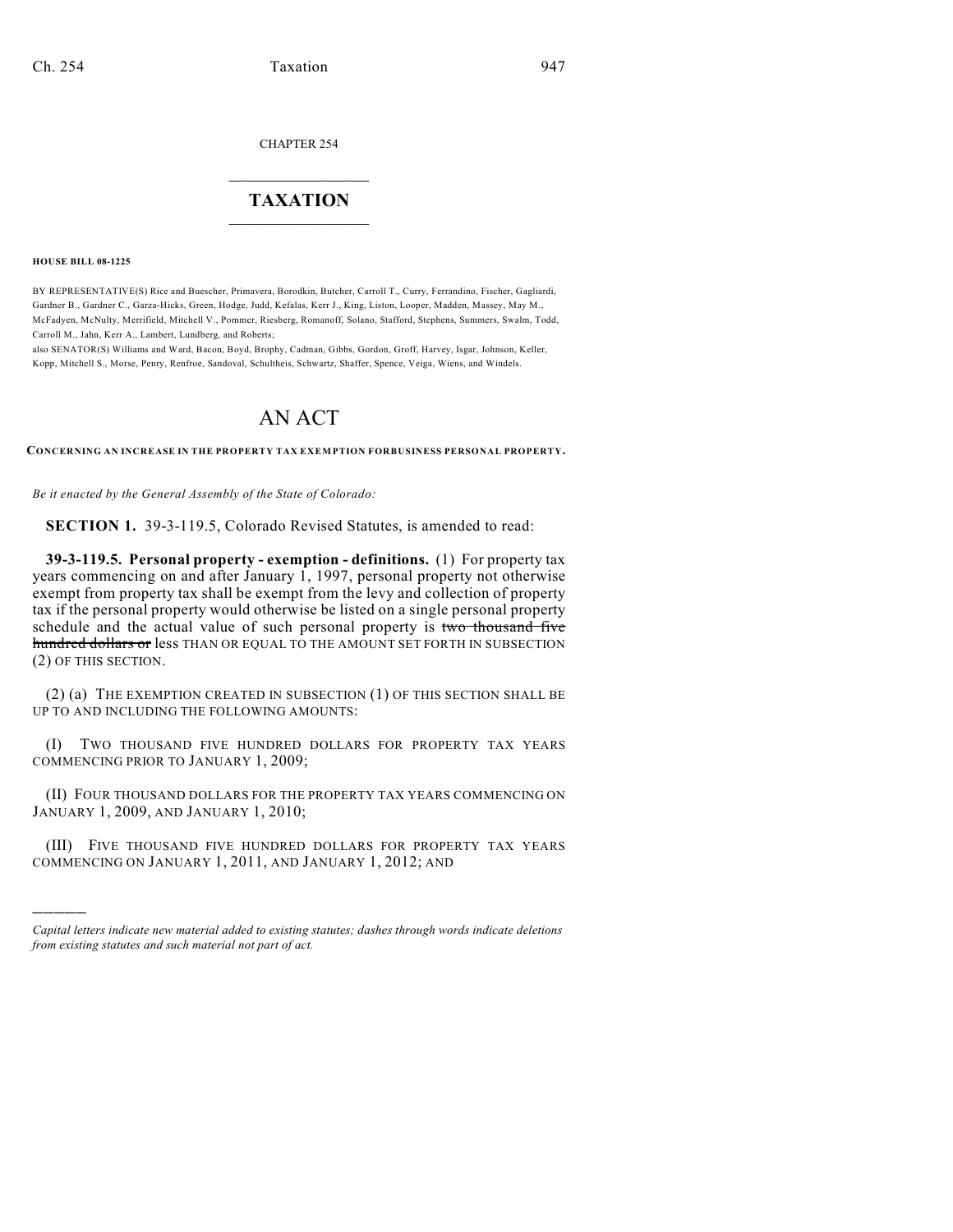(IV) SEVEN THOUSAND DOLLARS FOR PROPERTY TAX YEARS COMMENCING ON JANUARY 1, 2013, AND JANUARY 1, 2014.

(b) (I) BEGINNING WITH THE PROPERTY TAX YEAR COMMENCING ON JANUARY 1, 2015, THE AMOUNT OF THE EXEMPTION CREATED IN SUBSECTION (1) OF THIS SECTION SHALL BE ADJUSTED BIENNIALLY TO ACCOUNT FOR INFLATION SINCE THE AMOUNT OF THE EXEMPTION LAST CHANGED PURSUANT TO THIS SUBSECTION (2). ON OR BEFORE NOVEMBER 1, 2014, AND EACH EVEN-NUMBERED YEAR THEREAFTER, THE ADMINISTRATOR SHALL CALCULATE THE AMOUNT OFTHE EXEMPTION FOR THE NEXT TWO-YEAR CYCLE USING INFLATION FOR THE PRIOR TWO CALENDAR YEARS AS OF THE DATE OF THE CALCULATION. THE ADJUSTED EXEMPTION SHALL BE ROUNDED UPWARD TO THE NEAREST ONE HUNDRED DOLLAR INCREMENT. THE ADMINISTRATOR SHALL CERTIFY THE AMOUNT OF THE EXEMPTION FOR THE NEXT TWO-YEAR CYCLE AND PUBLISH THE AMOUNT ON THE WEB SITE MAINTAINED BY THE DIVISION OF PROPERTY TAXATION IN THE DEPARTMENT OF LOCAL AFFAIRS.

(II) AS USED IN SUBPARAGRAPH (I) OF THIS PARAGRAPH (b), "INFLATION" MEANS THE ANNUAL PERCENTAGE CHANGE IN THE UNITED STATES DEPARTMENT OF LABOR, BUREAU OF LABOR STATISTICS, CONSUMER PRICE INDEX FOR DENVER-BOULDER-GREELEY, ALL ITEMS, ALL URBAN CONSUMERS, OR ITS SUCCESSOR INDEX.

**SECTION 2.** 39-5-108, Colorado Revised Statutes, is amended to read:

**39-5-108. Schedule sent to taxpayer - return.** As soon after the assessment date as may be practicable, the assessor shall mail or deliver two copies ONE COPY of the personal property schedule to the place of business or to the residence of each person known or believed to own taxable personal property located in the county, or to the agent of such person. Such person or his or her agent shall list in such schedule all taxable personal property owned by him or her, or in his or her possession, or under his or her control located in said county on the assessment date, attaching such exhibits or statements thereto as may be necessary, and shall sign and return the original copy thereof to the assessor no later than the April 15 next following. Exhibits and statements attached to the personal property schedule shall be deemed sufficient for the purposes of the schedule if such exhibits or statements clearly list the property, the cost of the property, and the date the property was acquired.

**SECTION 3.** 39-5-121 (1.5) (a), Colorado Revised Statutes, is amended to read:

**39-5-121. Notice of valuation - legislative declaration.** (1.5) (a) No later than June 15 in each year, the assessor shall mail to each person who owns taxable personal property a notice setting forth the valuation of the personal property. The notice shall state the actual value of such personal property in the previous year, the actual value in the current year, and the amount of any adjustment in actual value. The notice shall not state the valuation for assessment of the personal property. The notice shall also set forth the ratio of valuation for assessment to be applied to said actual value prior to the calculation of property taxes for the current year. With the approval of the board of county commissioners, the assessor may include in the notice an estimate of the taxes that shall be owed for the current property tax year.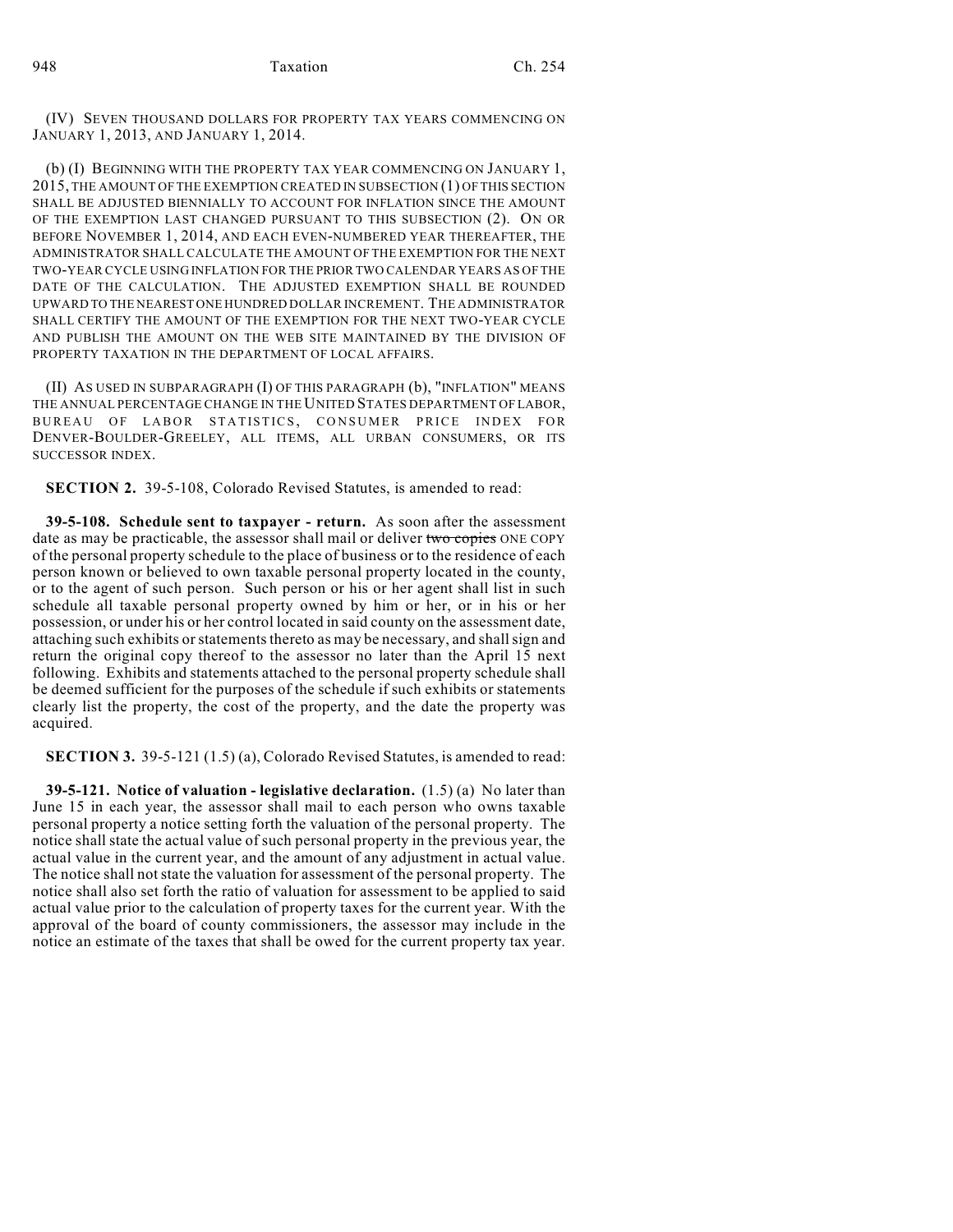## Ch. 254 Taxation 949

If such an estimate is included, the notice shall clearly state that the tax amount is merely an estimate based upon the best available information. The notice shall state, in bold-faced type, that the taxpayer has the right to protest any adjustment in valuation but not the estimate of taxes if such an estimate is included in the notice, and the dates and places at which the assessor will hear protests. The notice shall also set forth the following: To preserve the taxpayer's right to protest, the taxpayer must notify the assessor either by mail or in person of the taxpayer's objection and protest; that if notice is made by mail, the notice must be postmarked OR PHYSICALLY DELIVERED no later than June 30; and that, if notice is made in person, the notice must be made no later than July 5; and that, after such date, the taxpayer's right to object and protest the adjustment in valuation is lost. The notice shall be mailed together with a form that, if completed by the taxpayer, allows the taxpayer to explain the basis for the taxpayer's valuation of the property. The form may be completed by the taxpayer to initiate an appeal of the assessor's valuation. However, in accordance with section 39-5-122 (2), completion of this form shall not constitute the exclusive means of appealing the assessor's valuation.

**SECTION 4.** 39-5-122 (1) and (2), Colorado Revised Statutes, are amended to read:

**39-5-122. Taxpayer's remedies to correct errors.** (1) On or before May 1 of each year, the assessor shall give public notice in at least one issue of a newspaper published in his or her county that, beginning on the first working day after notices of adjusted valuation are mailed to taxpayers, the assessor will sit to hear all objections and protests concerning valuations of taxable real property determined by the assessor for the current year; that, for a taxpayer's objection and protest to be heard, notice must be given to the assessor; and that such notice must be postmarked, delivered, or given in person by June 1. The notice shall also state that objections and protests concerning valuations of taxable personal property determined by the assessor for the current year will be heard commencing June 15; that, for a taxpayer's objection and protest to be heard, notice must be given to the assessor; and that such notice if given by mail, must be POSTMARKED OR PHYSICALLY DELIVERED by June 30. or, if given in person must be by July 5. If there is no such newspaper, then such notice shall be conspicuously posted in the offices of the assessor, the treasurer, and the county clerk and recorder, and in at least two other public places in the county seat. The assessor shall send news releases containing such notice to radio stations, television stations, and newspapers of general circulation in the county.

(2) If any person is of the opinion that his or her property has been valued too high, has been twice valued, or is exempt by law from taxation or that property has been erroneously assessed to such person, he or she may appear before the assessor and object, complete the form mailed with his or her notice of valuation pursuant to section 39-5-121 (1) or (1.5), or file a written letter of objection and protest by mail with the assessor's office before the last day specified in the notice, stating in general terms the reason for the objection and protest. Reasons for the objection and protest may include, but shall not be limited to, the installation and operation of surface equipment relating to oil and gas wells on agricultural land. Any change or adjustment of any ratio of valuation for assessment for residential real property pursuant to the provisions of section 39-1-104.2 shall not constitute grounds for an objection. If the form initiating an appeal or the written letter of objection and